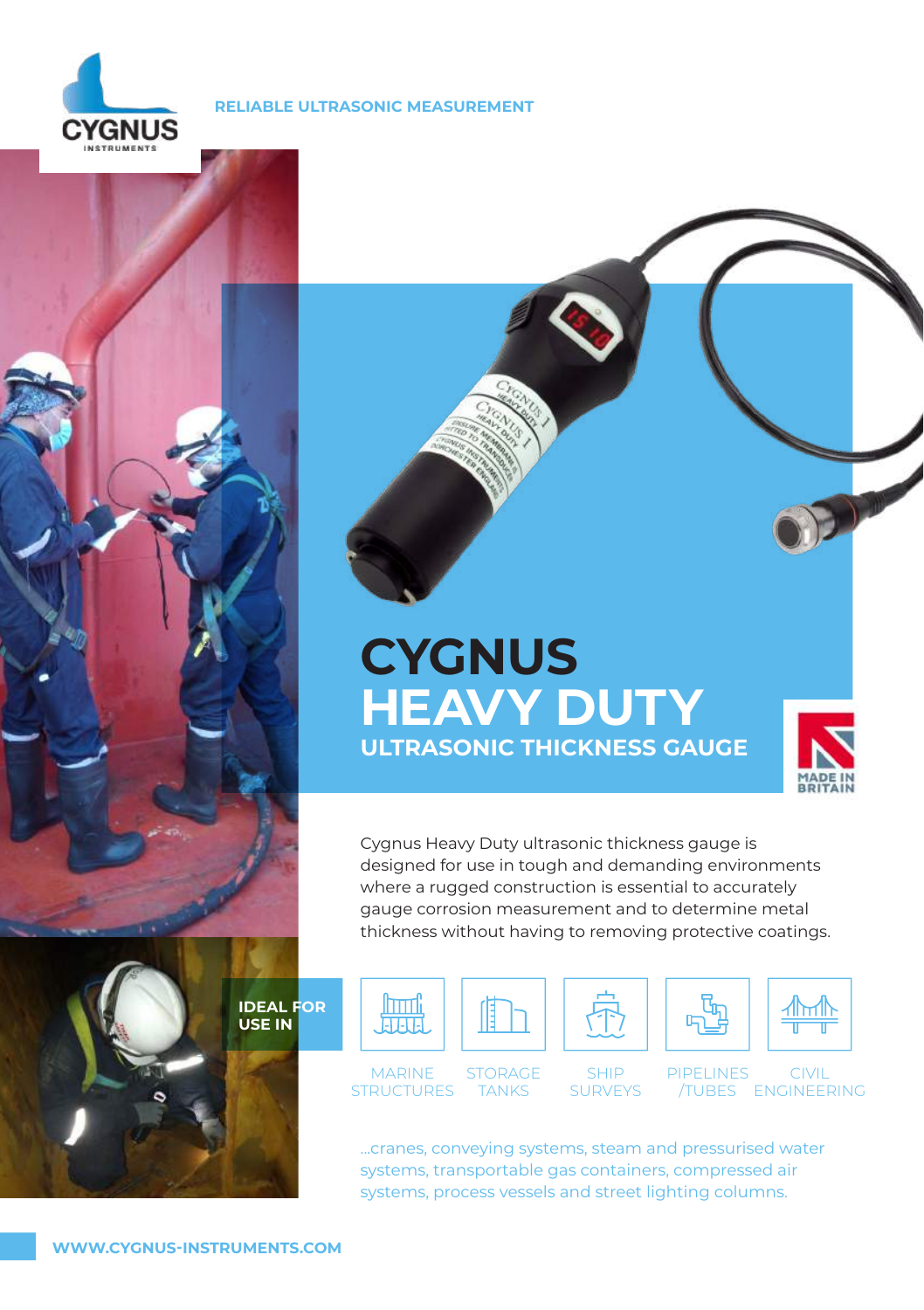



# **CYGNUS HEAVY DUTY KEY FEATURES**



- **• Heavy duty sealed unit highly water and dust resistant • Rugged construction - shock proof**
- 
- **• Stable calibration linear accuracy no zero adjustment**
- **•** Self verification of the measurements to ensure accuracy
- **•** Various probe options
- **•** Displays sound velocity settings
- **•** Echo strength indicator to aid measurement
- **•** Bright LED display with polarised filter
- **•** Gauge senses probe type and automatically adjusts settings for optimum performance
- **•** Low battery warning
- **•** Metric / imperial switchable



| <b>BRIGHT L</b>  |
|------------------|
| <b>DISPLAY W</b> |
| POI ARISE        |
|                  |

| <b>BRIGHT LED</b>   |  |
|---------------------|--|
| <b>DISPLAY WITH</b> |  |
| POI ARISED          |  |
| FII TER             |  |



**UNIT** SHOCK-PROOF **CONSTRUCTION** 

# **BENEFITS OF MULTIPLE-ECHO**

- **•** Measures remaining metal thickness on corroded and coated structures
- **•** All measurements are error checked using 3 return echoes to give repeatable, reliable results
- **•** Accepted by all major classification societies
- **•** Greatly reduces inspection time and costs
- **•** Echo strength indicator to aid measurement.



**Visit www.cygnus-instruments.com to explore our full product range Call our team today on +44 (0) 1305 265 533 for expert product advice**